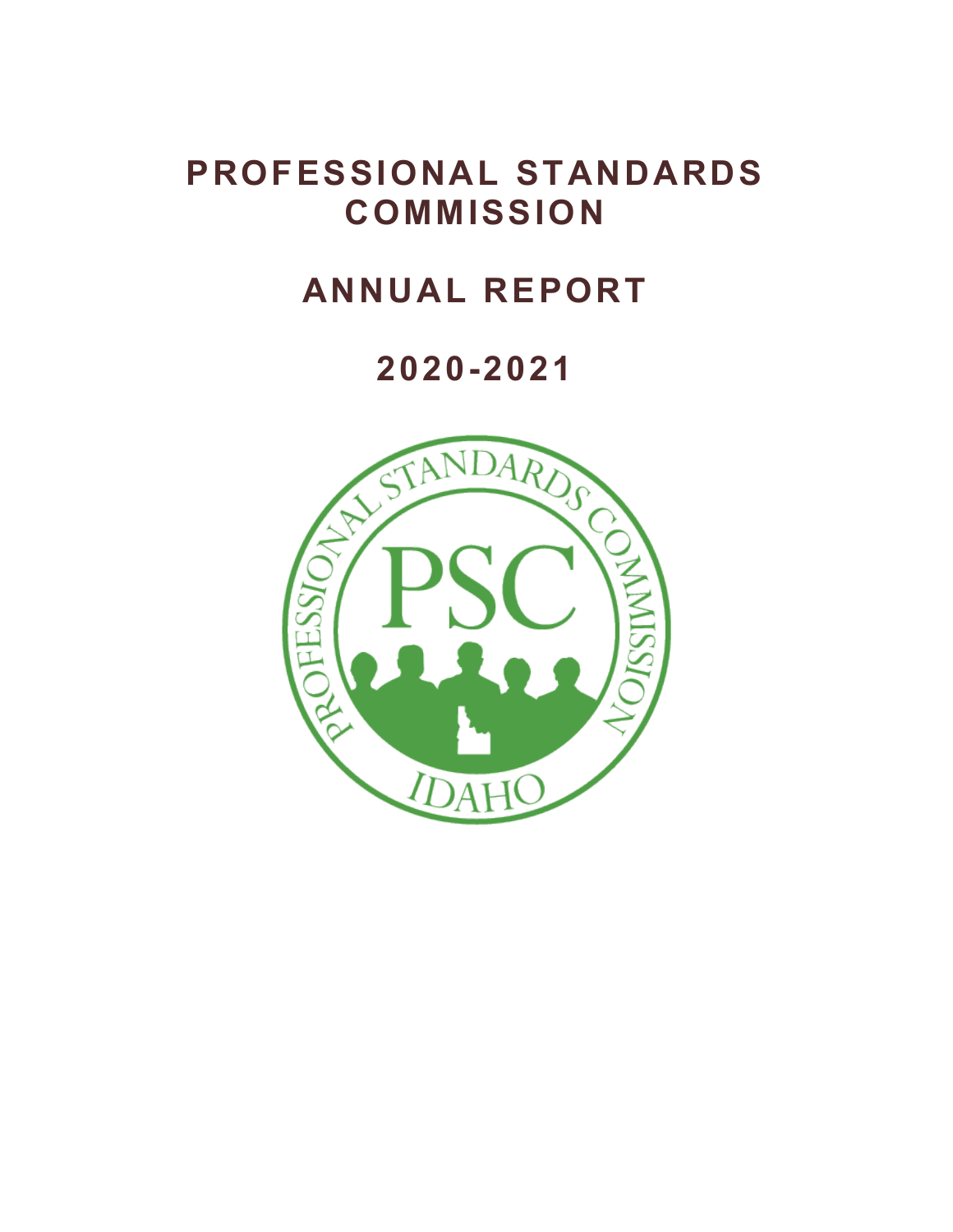# <span id="page-1-0"></span>Table of Contents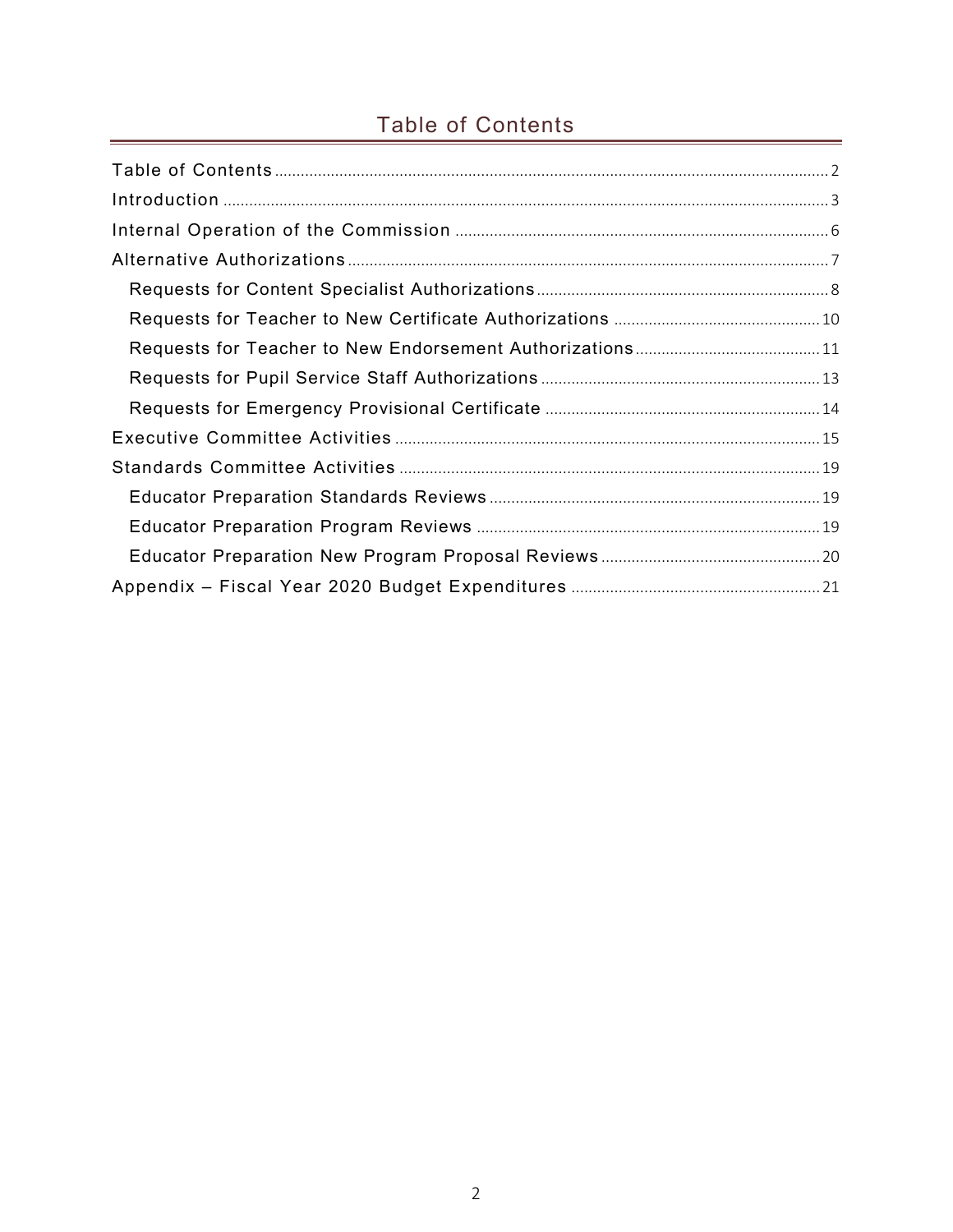## INTRODUCTION

<span id="page-2-0"></span>The 1972 state legislature established the Professional Standards Commission (PSC). This legislative action combined the Professional Practices Commission, established by the state legislature in 1969, with the Professional Standards Board, an advisory board appointed by the State Board of Education. The Commission consists of 18 constituency members appointed or reappointed for terms of three years:

- Secondary or Elementary Classroom Teacher (5)
- Exceptional Child Teacher (1)
- Pupil Service Staff (1)
- Elementary School Principal (1)
- Secondary School Principal (1)
- Special Education Director (1)
- School Superintendent (1)
- School Board Member (1)
- Public Higher Education Faculty Member (2)
- Private Higher Education Faculty Member (1)
- Higher Education Letters and Sciences Faculty Member (1)
- State Career & Technical Education Staff Member (1)
- State Department of Education Staff Member (1)

For further detail regarding the establishment and membership of the Professional Standards Commission, see Idaho Code §33-1252.

#### *PSC Vision*

 Idaho's schools. We will handle that responsibility with respect and in a timely fashion. We will nurture positive relationships and collaborative efforts with a wide range of stakeholders. We will The PSC will continue to provide leadership for professional standards and accountability in be a powerful voice advocating on behalf of Idaho's children.

#### *PSC Mission*

The PSC makes recommendations to the State Board of Education and renders decisions that provide Idaho with competent, qualified, ethical educators dedicated to rigorous standards, pre-K-12 student achievement, and improved professional practice.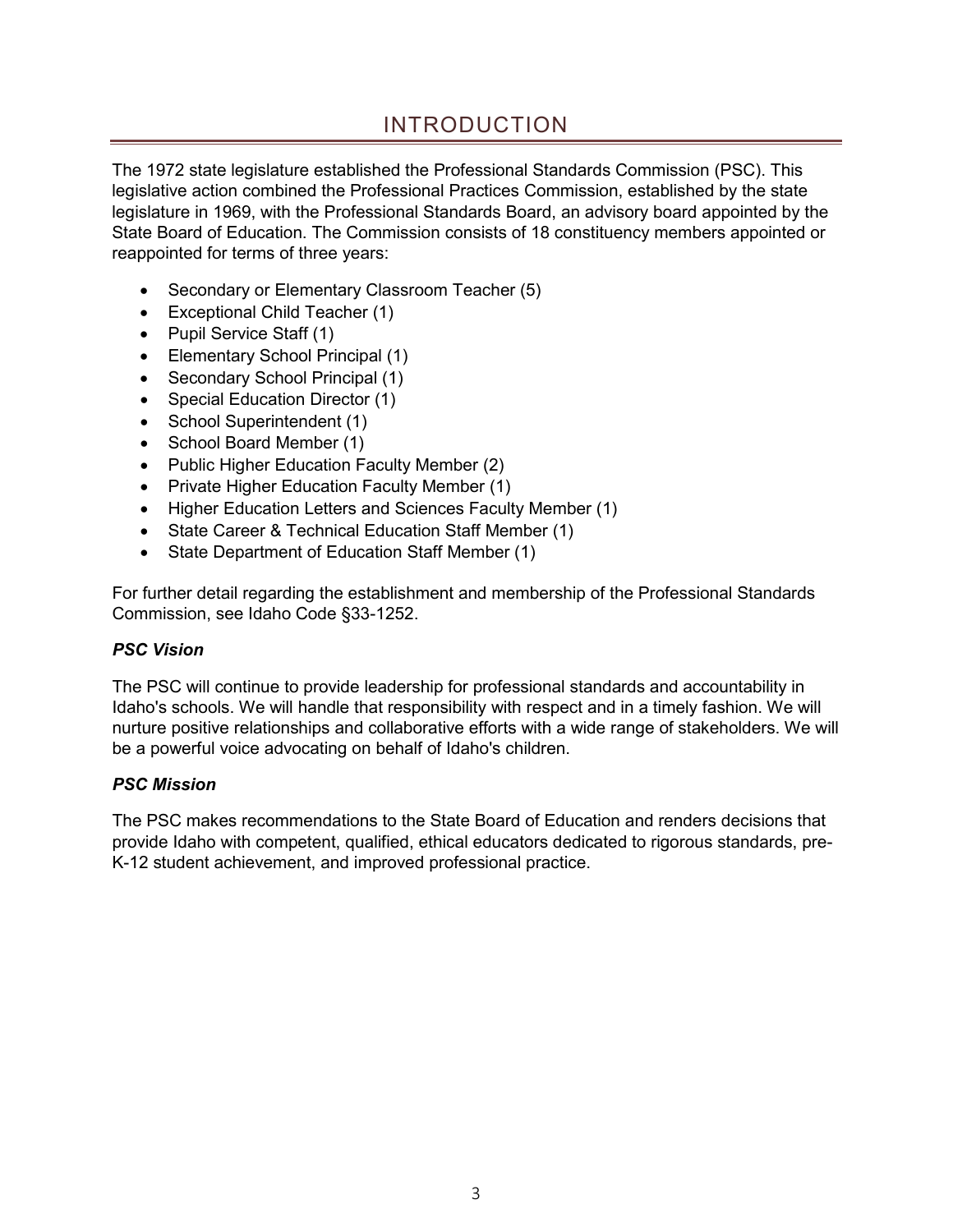#### *Statutory Responsibilities of the Professional Standards Commission*

The professional standards commission may conduct investigations on any signed allegation of unethical conduct of any teacher brought by:

An individual with a substantial interest in the matter, except a student in an Idaho public school; or

A local board of trustees.

Idaho Code §33-1209

The commission shall have authority to adopt recognized professional codes and standards of ethics, conduct and professional practices which shall be applicable to teachers in the public schools of the state, and submit the same to the state board of education for its consideration and approval. Upon their approval by the state board of education, the professional codes and standards shall be published by the board.

Idaho Code §33-1254

 this state, it being the intent of this act to continually improve the quality of education in the The commission may make recommendations to the state board of education in such areas as teacher education, teacher certification and teaching standards, and such recommendations to the state board of education or to boards of trustees of school districts as, in its judgment, will promote improvement of professional practices and competence of the teaching profession of public schools of this state.

Idaho Code §33-1258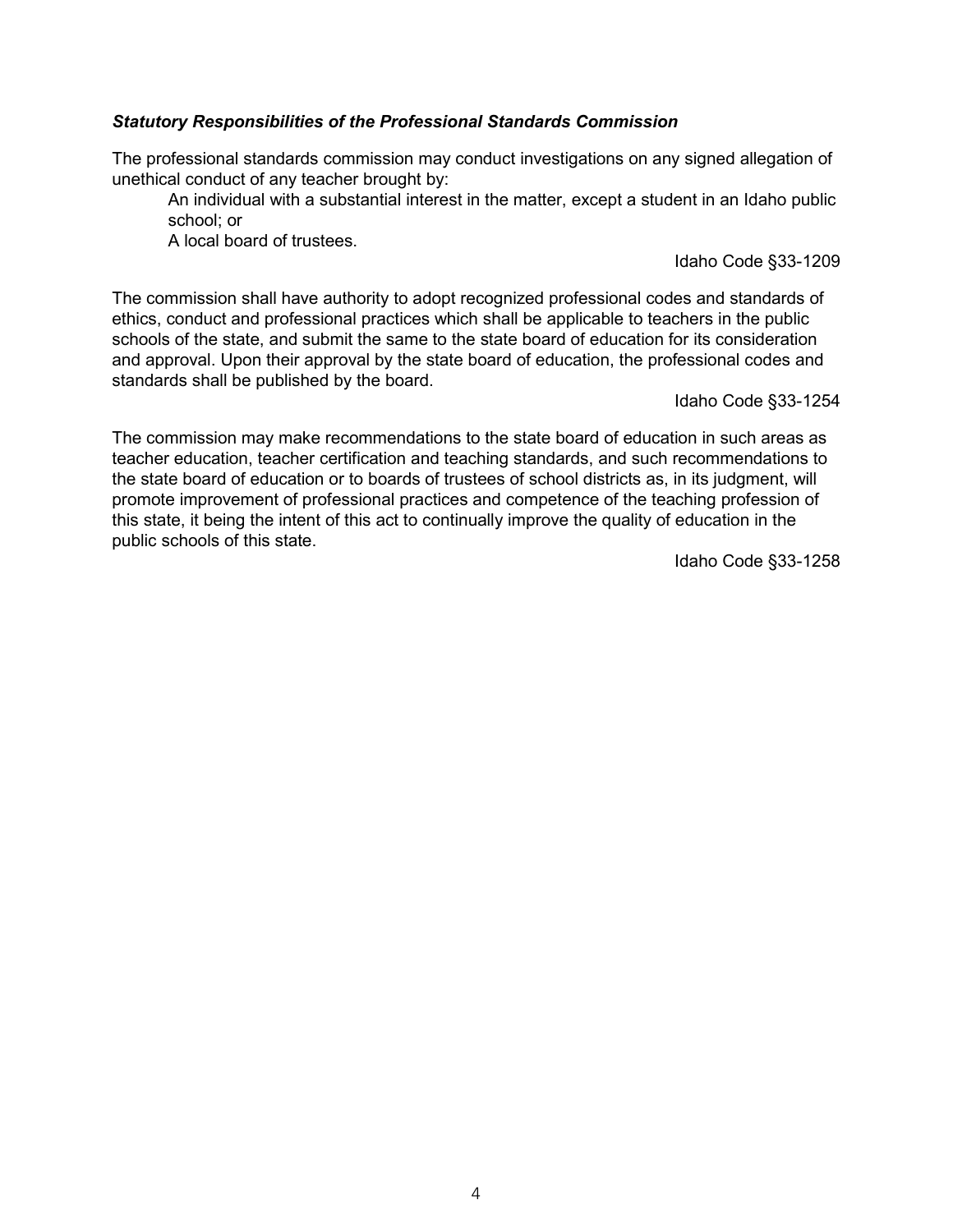#### *Professional Standards Commission Membership*

 During the 2020-2021 academic year, the PSC met five times: September, November, January, April, and June. The following individuals served as members of the PSC:

| <b>Name</b>                 | <b>Agency</b>                                    | <b>Representing</b>                            |
|-----------------------------|--------------------------------------------------|------------------------------------------------|
| <b>Iris Chimburas</b>       | Lapwai School District #341                      | <b>Elementary Classroom</b><br><b>Teachers</b> |
| <b>Steve Copmann</b>        | <b>Cassia County School District</b><br>#151     | <b>Secondary School Principals</b>             |
| Kathy Davis, Chair          | St. Maries School District #41                   | <b>Secondary Classroom</b><br><b>Teachers</b>  |
| Kristi Enger                | <b>Idaho Career &amp; Technical</b><br>Education | <b>Career &amp; Technical Education</b>        |
| <b>Mark Gorton</b>          | Lakeland School District #272                    | <b>Secondary Classroom</b><br><b>Teachers</b>  |
| Mark Haynal                 | Lewis Clark State College                        | <b>Public Higher Education</b>                 |
| Paula Kellerer              | Nampa School District #131                       | <b>School Superintendents</b>                  |
| Ramona Lee                  | West Ada School District #2                      | <b>Special Education</b><br>Administrators     |
| <b>Peter McPherson</b>      | Idaho State Department of<br>Education           | Department of Education                        |
| <b>Terah Moore</b>          | College of Idaho                                 | <b>Private Teacher Education</b>               |
| <b>Jamee Nixon</b>          | <b>Northwest Nazarene</b><br><b>University</b>   | Colleges of Letters and<br><b>Sciences</b>     |
| Karen Pyron                 | <b>Butte County School District</b><br>#111      | <b>School Board Members</b>                    |
| <b>Elisa Saffle</b>         | Bonneville School District #93                   | <b>Elementary School Principals</b>            |
| <b>Marianne Sletteland</b>  | Moscow School District #281                      | <b>Exceptional Child Teachers</b>              |
| <b>Charmaine VanBuskirk</b> | <b>Lakeland Joint School District</b><br>#272    | <b>Secondary Classroom</b><br><b>Teachers</b>  |
| <b>Topher Wallaert</b>      | Mountain Home School<br>District #193            | <b>Elementary Classroom</b><br><b>Teachers</b> |
| Mike Wilkinson, Vice Chair  | <b>Twin Falls School District</b><br>#411        | <b>Pupil Service Staff</b>                     |
| Emma Wood                   | Idaho State University                           | <b>Public Teacher Education</b>                |

Lisa Colón Durham served as administrator for the PSC from July 1, 2020 to June 30, 2021.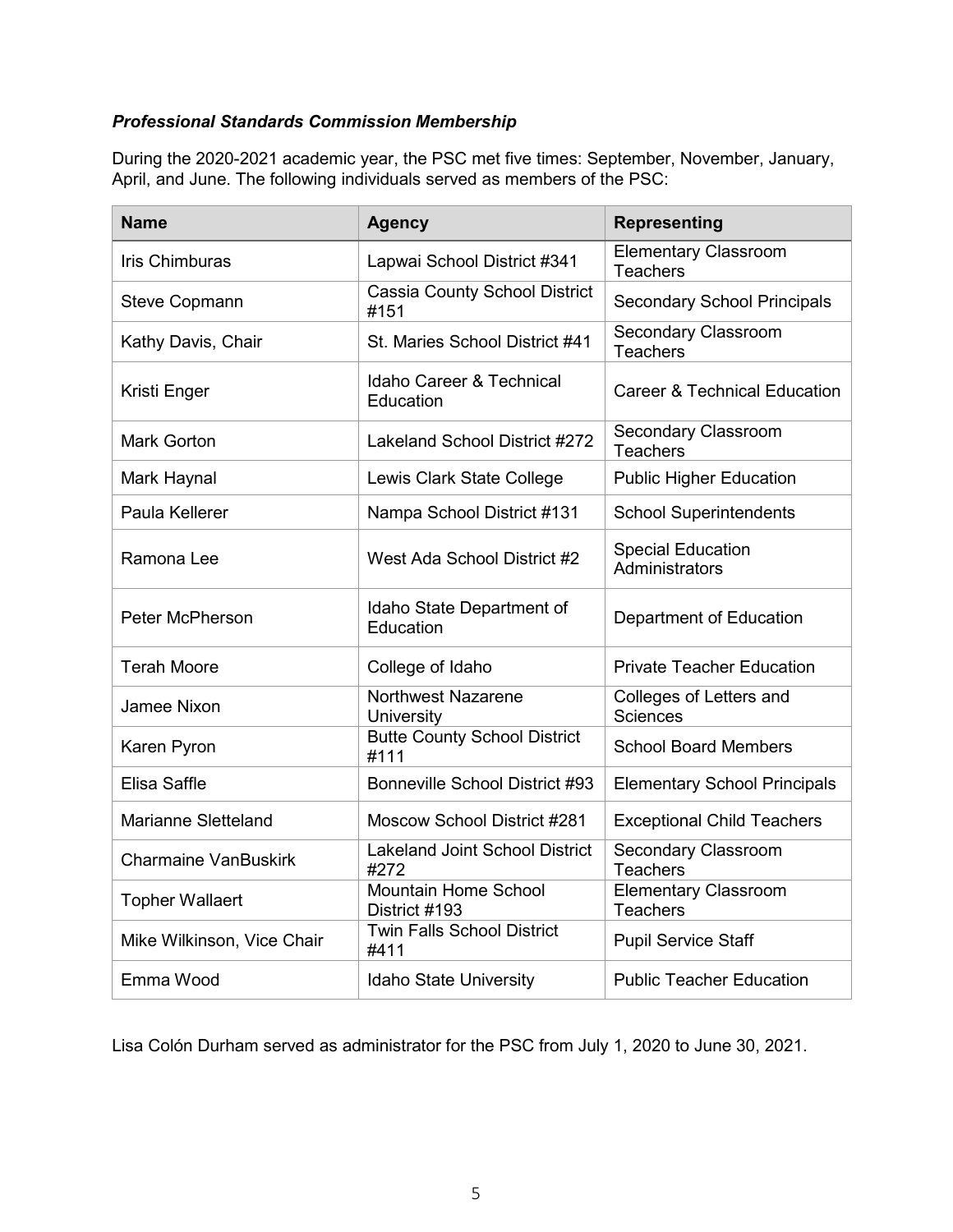# INTERNAL OPERATION OF THE COMMISSION

<span id="page-5-0"></span>The PSC has four standing committees with specific duties:

#### **1. Authorizations Committee**

- • Reviews and makes recommendations to the PSC regarding:
	- $\circ$  Approval of alternative authorizations to teach, serve as an administrator, or provide pupil service staff services.
		- *Alternative Authorization Content Specialist*: Allows a candidate who does not hold a valid Idaho credential to serve in an assignment while they work toward obtaining the applicable certificate/endorsement.
		- *Alternative Authorization Pupil Service Staff*: Allows a candidate who does not hold a valid Idaho credential to service in an assignment that requires the Pupil Service Staff Certificate while they work toward obtaining the applicable endorsement.
		- **E** Alternative Authorization Teacher to New: Allows a candidate who already holds a valid Idaho credential to serve in an assignment while they work toward obtaining the applicable certificate/endorsement.
		- *Emergency Provisional Certificate*: Allows a candidate who does not hold a valid Idaho credential to serve in an assignment for one year that requires certification/endorsement in an emergency situation.
	- o Policies and procedures for alternative authorizations;
	- o The development and publishing of certification reports as needed.

#### **2. Budget Committee**

- Develops a yearly budget.
- Monitors and makes recommended revisions to the annual budget.

#### **3. Executive Committee**

- • Reviews, maintains, and revises the Code of Ethics for Idaho Professional Educators as needed.
- Determines if there is probable cause to pursue discipline against a certificated educator for alleged unethical conduct.

#### **4. Standards Committee**

- Develops recommendations for preservice educator standards for consideration by the State Board of Education.
- Develops, maintains, and implements review processes for educator preparation programs for consideration by the State Board of Education;
- • Develops and provides recommendations to the PSC for educator assessment(s) and qualifying scores for consideration by the State Board of Education.
- Develops and provides recommendations to the PSC for educator certificate and endorsement requirements for consideration by the State Board of Education.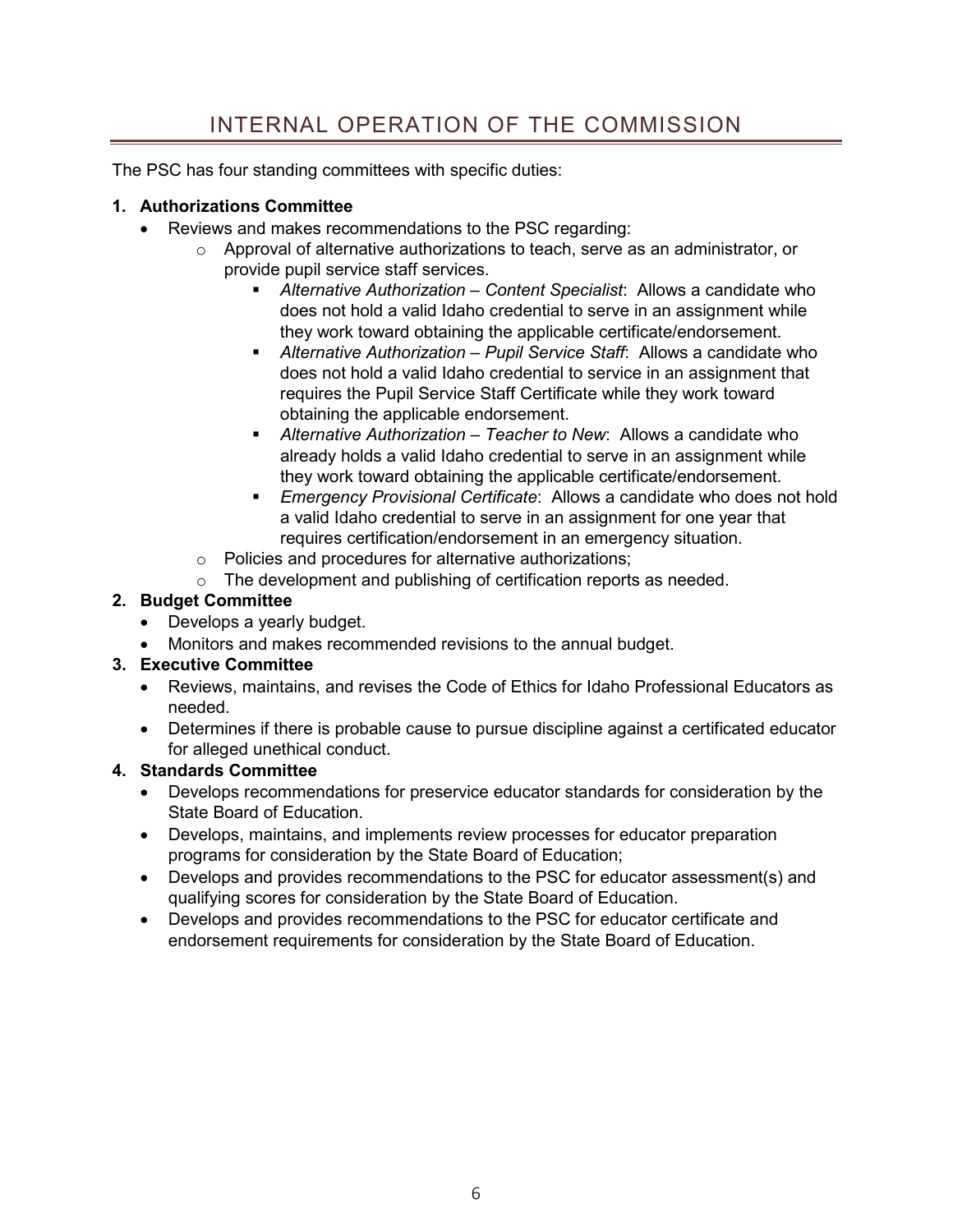# ALTERNATIVE AUTHORIZATIONS

<span id="page-6-0"></span> Local school districts, including charter schools or other educational agencies, may request approval of an alternative authorization for an individual to fill a certificated position when he/she does not presently hold an appropriate Idaho educator certificate/endorsement. The individual must have a plan that leads to certification in the assigned area.





There were 20,673 total certificated educators employed statewide during the 2020-2021 school year. The percentage of educators working with an alternative authorization was 4.12% percent.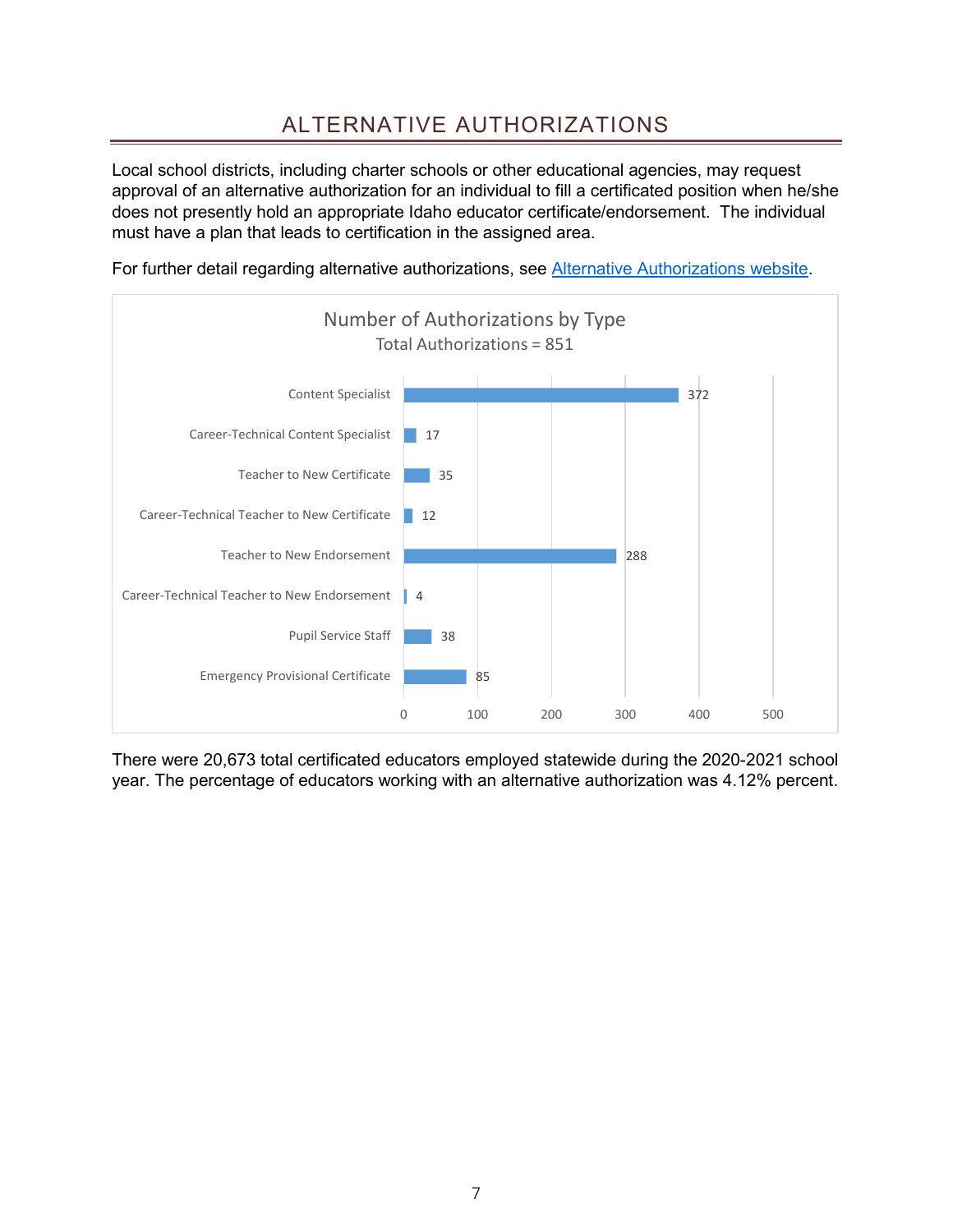#### REQUESTS FOR CONTENT SPECIALIST AUTHORIZATIONS

<span id="page-7-0"></span> who does not hold a valid Idaho credential to serve in an assignment that requires The purpose of this authorization is to allow an Idaho school district/charter to hire a candidate certification/endorsement. The district must show that the candidate is uniquely qualified to serve in the assignment while the candidate works toward obtaining the applicable certificate/endorsement. There were 372 Content Specialist authorizations with 426 total endorsements issued during the 2020-2021 school year.

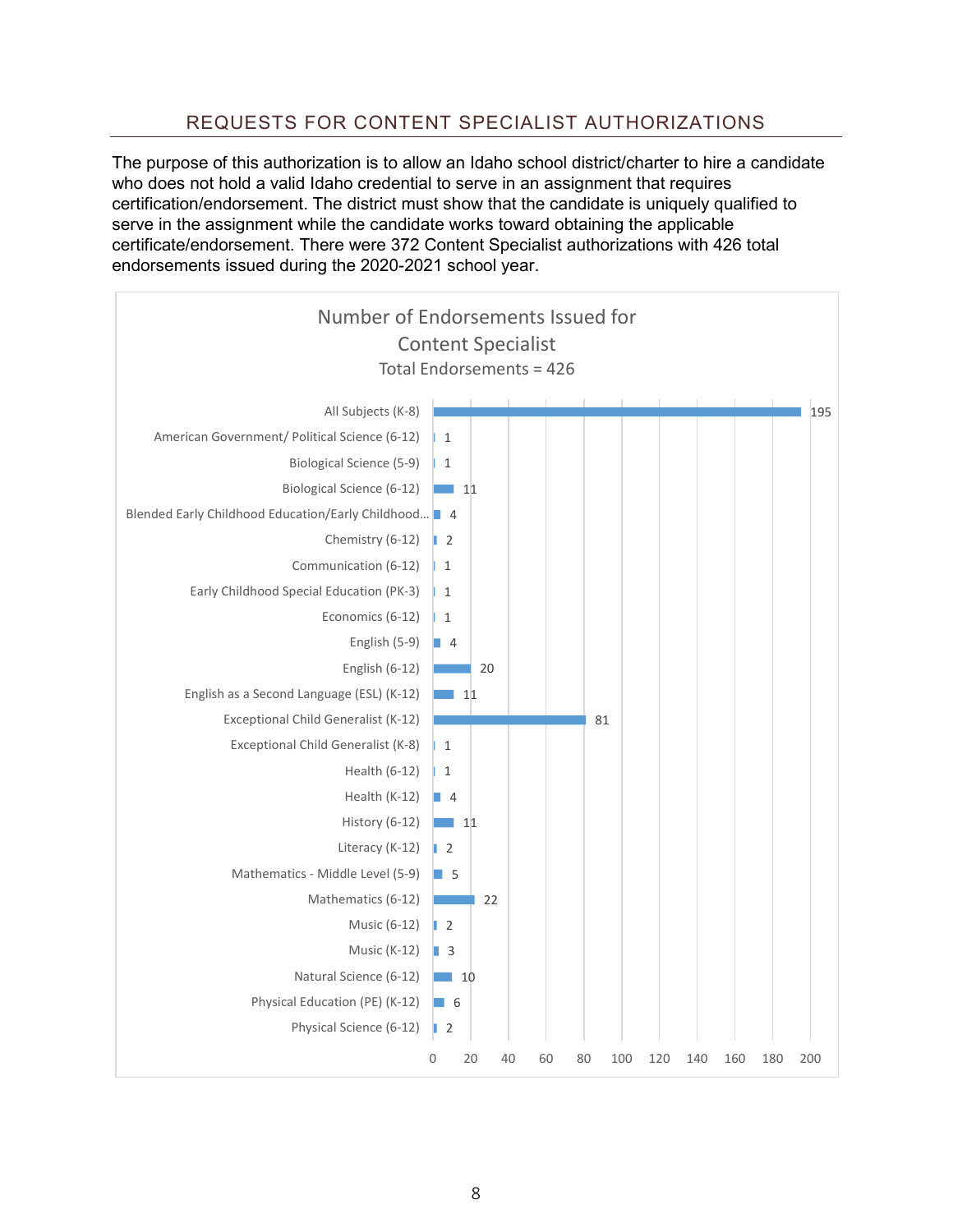

There were 17 Career-Technical Content Specialist authorizations with 19 total endorsements issued during the 2020-2021 school year.

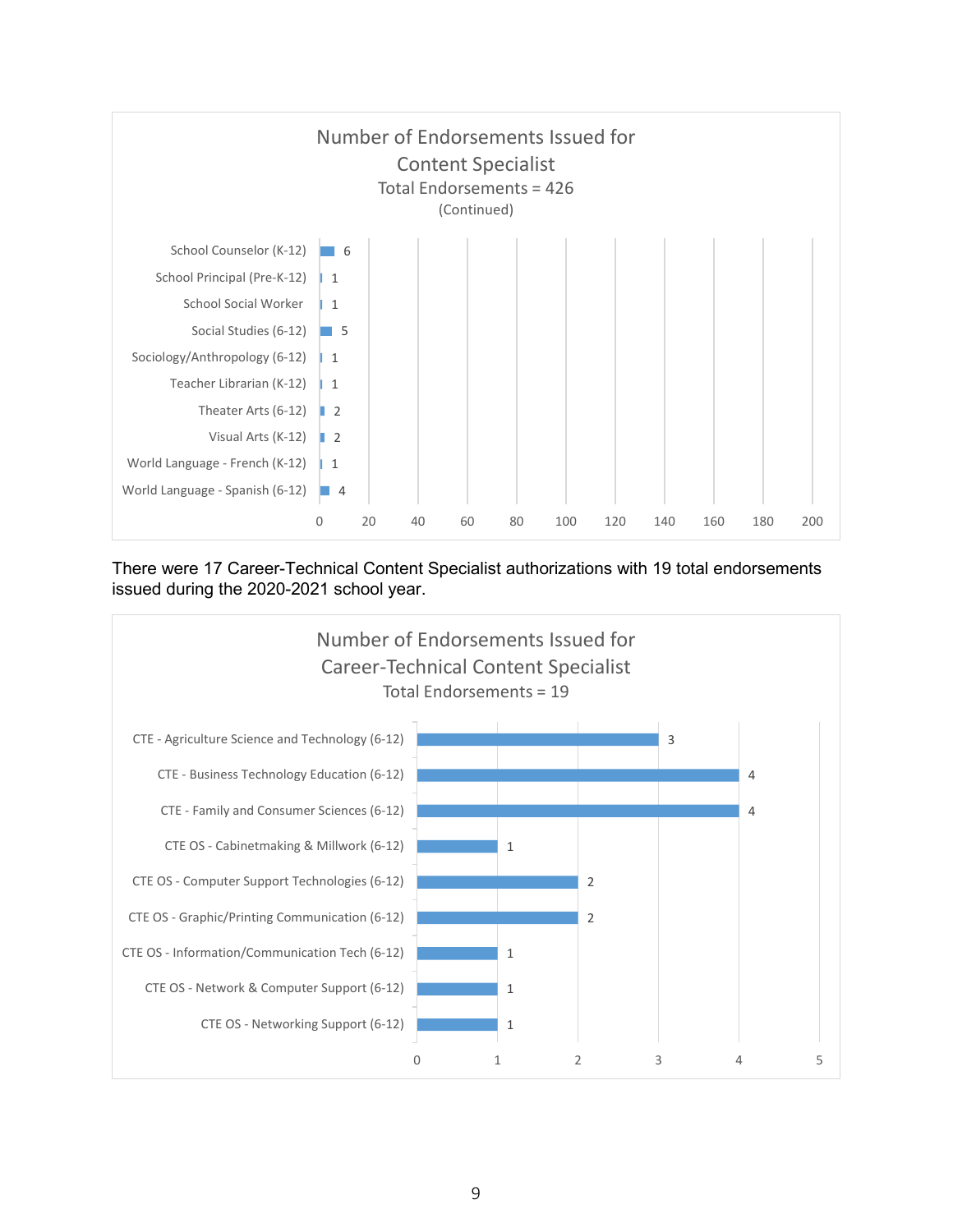#### <span id="page-9-0"></span>REQUESTS FOR TEACHER TO NEW CERTIFICATE AUTHORIZATIONS

 authorizations with 36 total endorsements issued during the 2020-2021 school year. The purpose of this authorization is to allow an Idaho school district/charter to hire a candidate who holds a valid Idaho credential to serve in an assignment for which the candidate does not hold the appropriate certificate and endorsement. There were 35 Teacher to New Certificate



There were 12 Career-Technical Teacher to New Certificate authorizations with 14 total endorsements issued during the 2020-2021 school year.

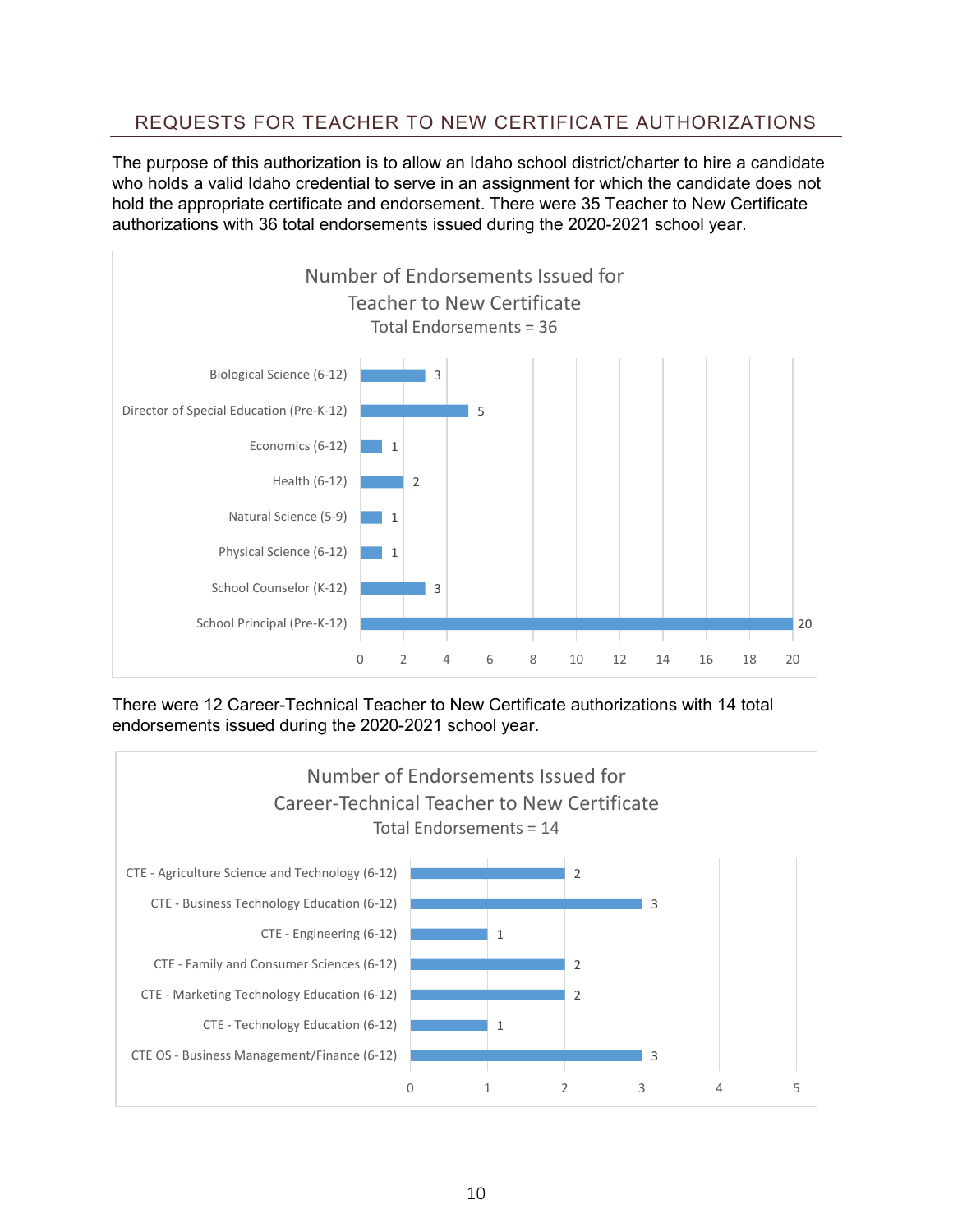#### <span id="page-10-0"></span>REQUESTS FOR TEACHER TO NEW ENDORSEMENT AUTHORIZATIONS

The purpose of this authorization is to allow an Idaho school district/charter to hire a candidate who holds a valid Idaho credential to serve in an assignment for which the candidate does not hold the appropriate endorsement. There were 288 Teacher to New Endorsement authorizations with 298 total endorsements issued during the 2020-2021 school year.

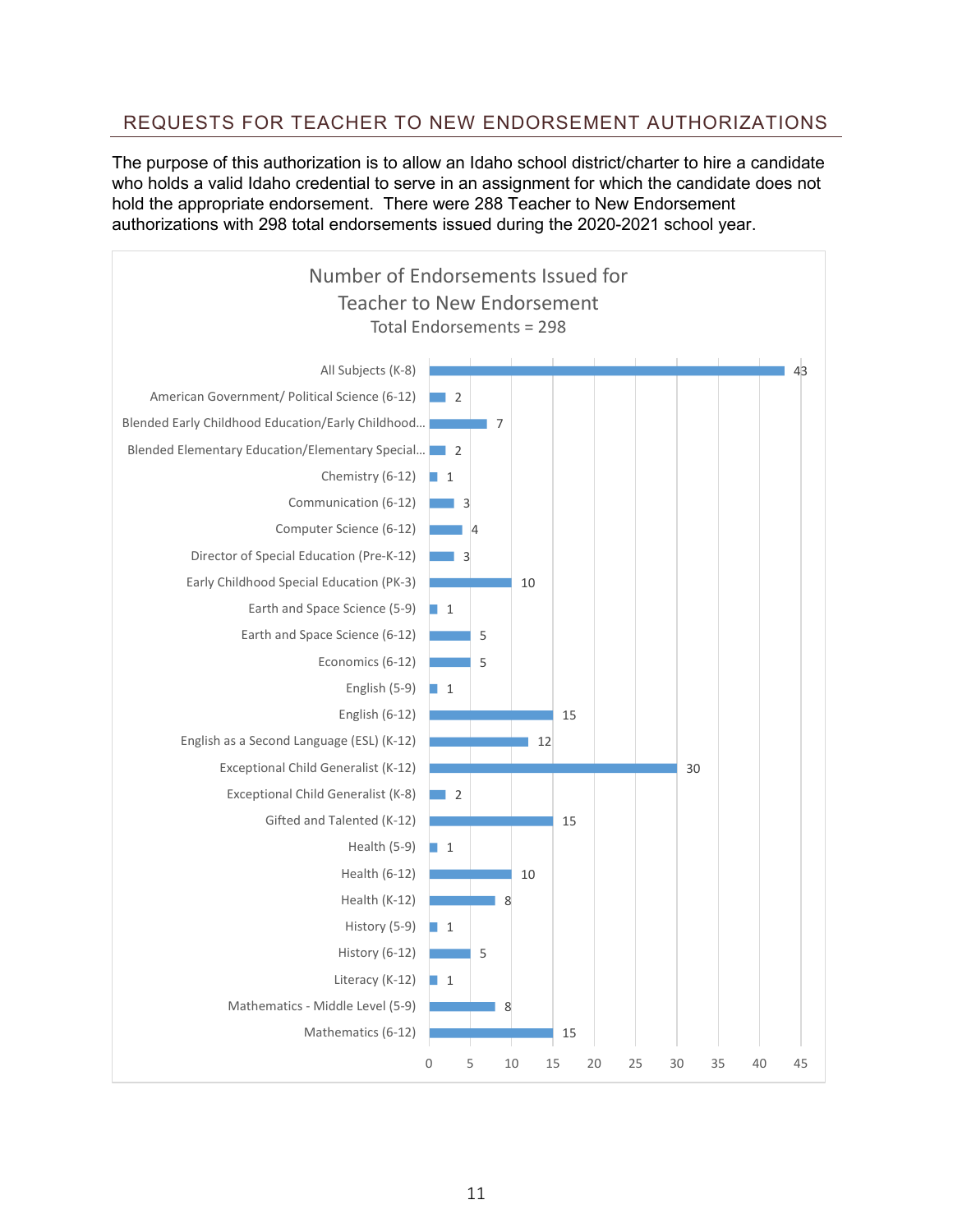

There were 4 Career-Technical Teacher to New Endorsement authorizations with 5 total endorsements issued during the 2020-2021 school year.

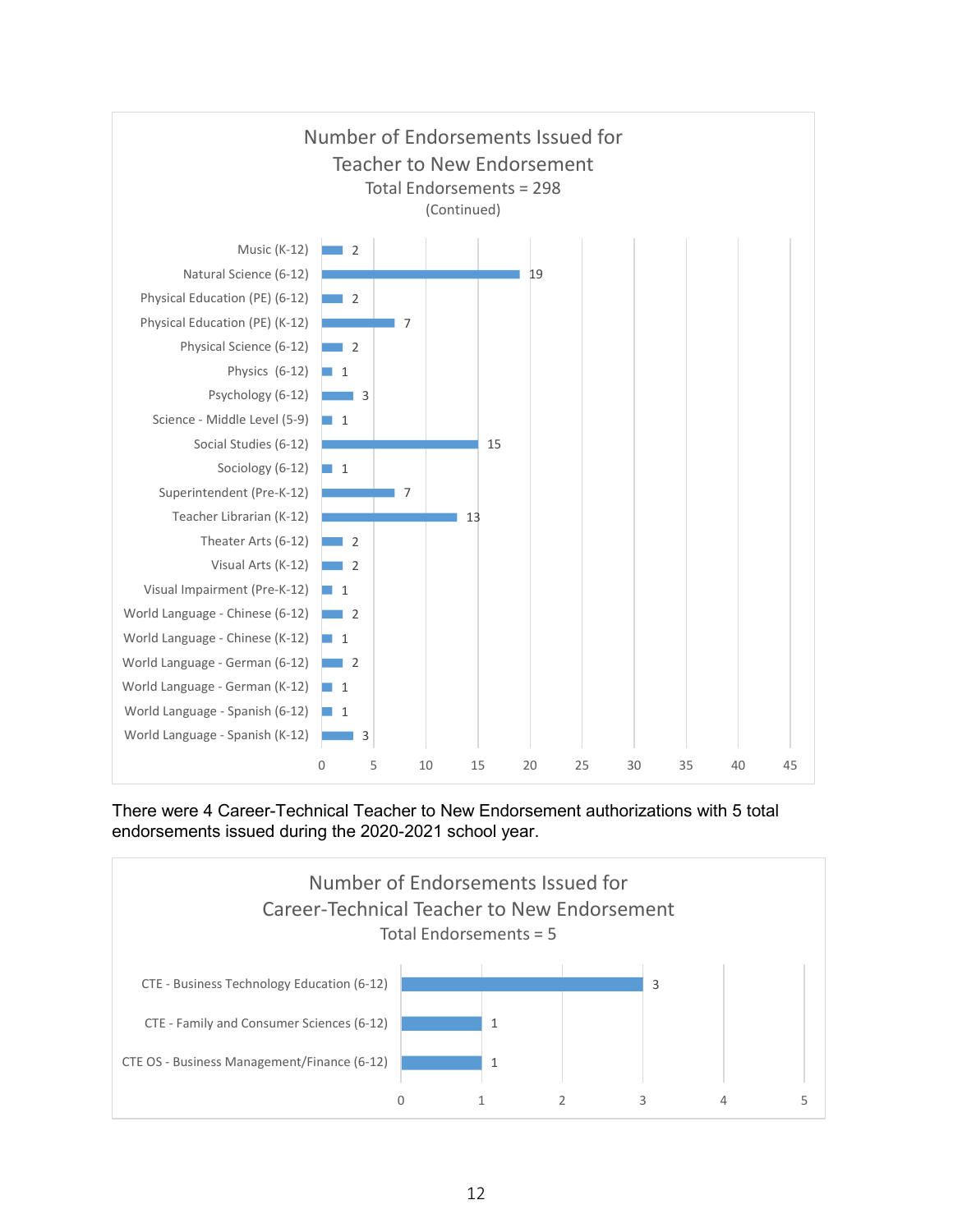#### REQUESTS FOR PUPIL SERVICE STAFF AUTHORIZATIONS

<span id="page-12-0"></span> who does not hold a valid Idaho credential to serve in an assignment that requires the Pupil The purpose of this authorization is to allow an Idaho school district/charter to hire a candidate Service Staff Certificate. The authorization allows the candidate to serve in the assignment while working toward obtaining the Pupil Service Staff Certificate and the applicable endorsement. There were 38 Pupil Service Staff authorizations with 38 total endorsements issued during the 2020-2021 school year.

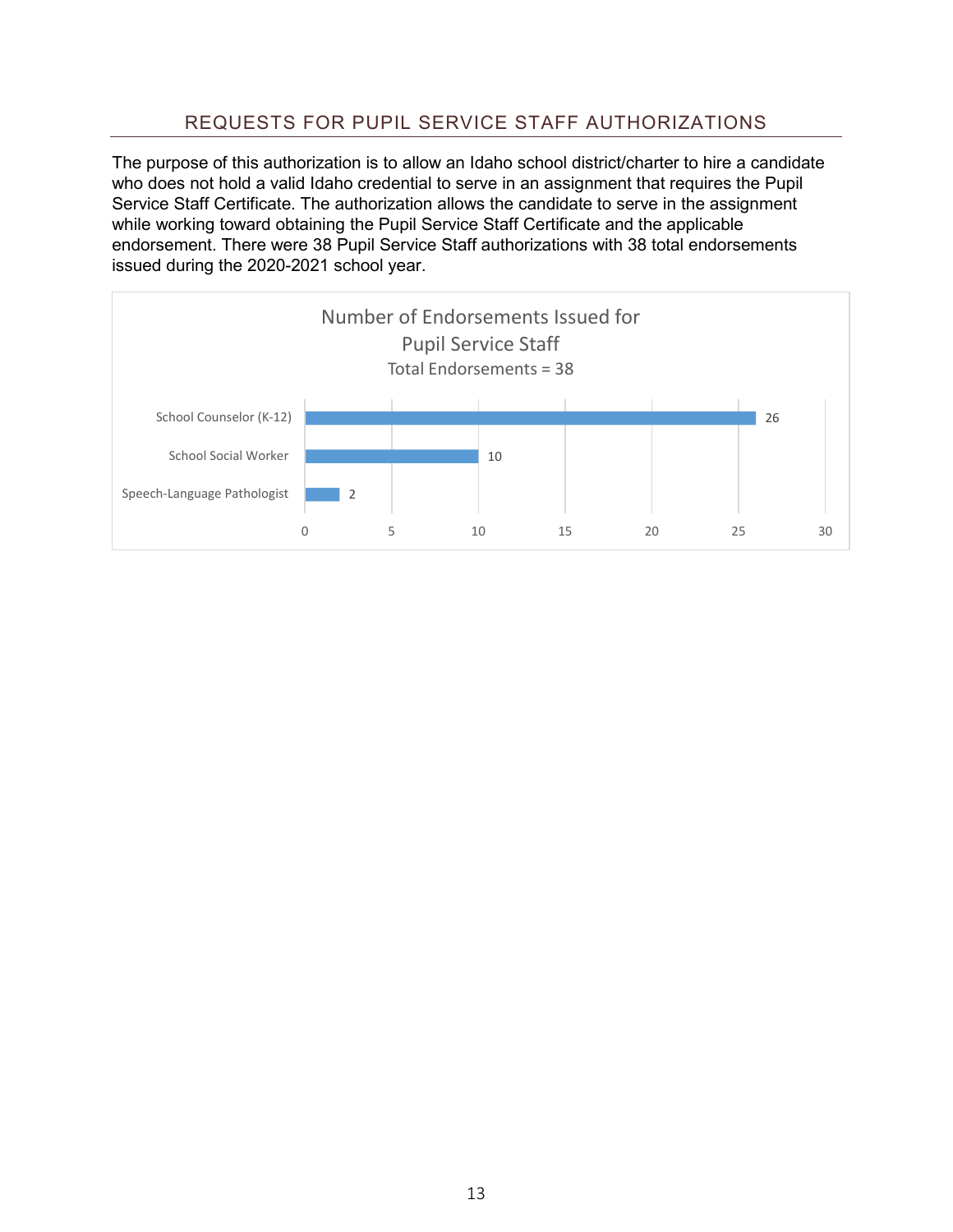#### REQUESTS FOR EMERGENCY PROVISIONAL CERTIFICATE

<span id="page-13-0"></span> per IDEA, Emergency Provisional Certificates are not permitted for special education. There were 85 Emergency Provisional Certificates with 91 total endorsements issued during the 2020- The purpose of the Emergency Provisional Certificate is to allow an Idaho school district/charter to hire a candidate for one year who does not hold a valid Idaho credential to serve in an assignment that requires certification/endorsement in an emergency situation. The district must declare an emergency and the candidate must have at least two years of college training. As 2021 school year.

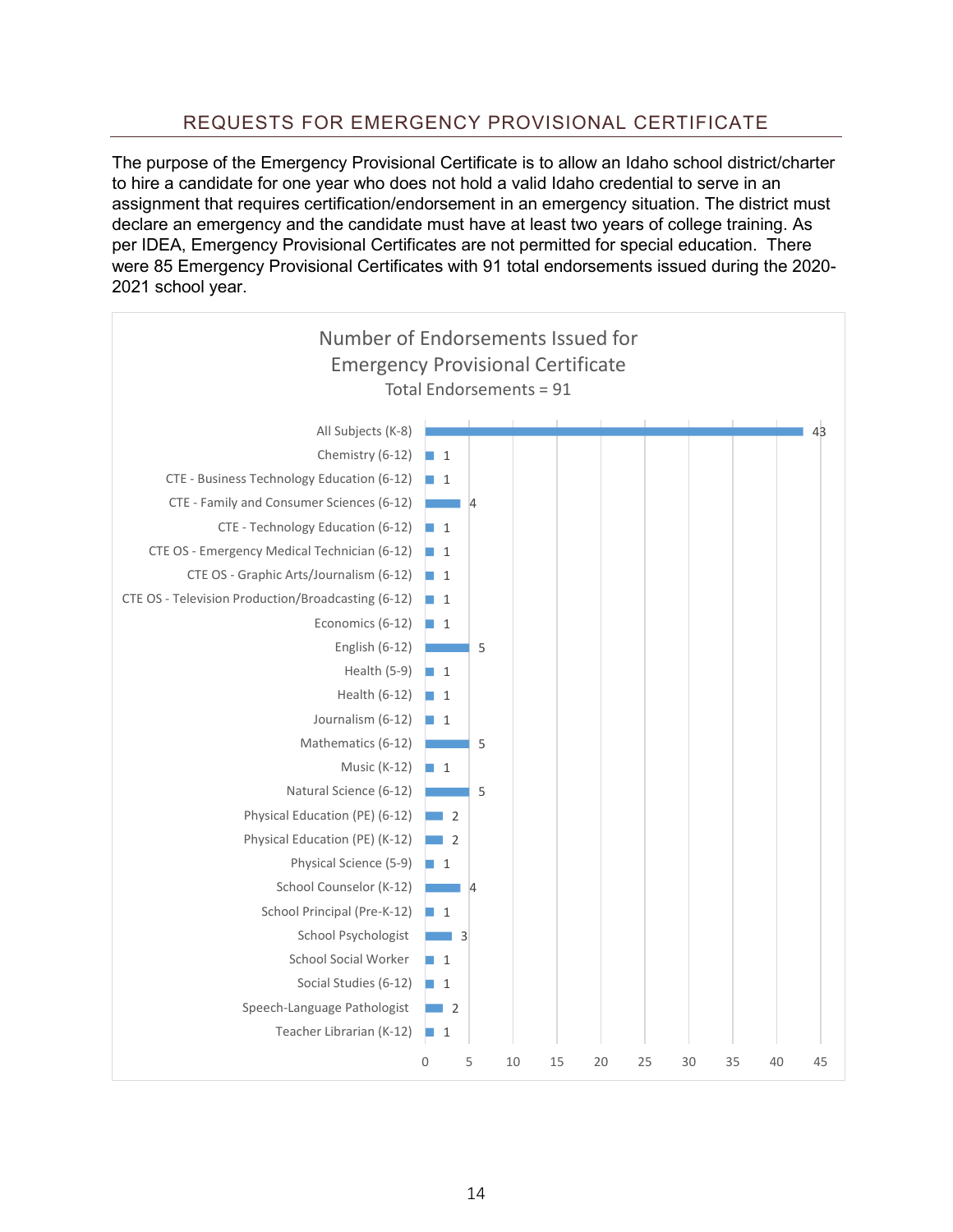## EXECUTIVE COMMITTEE ACTIVITIES

<span id="page-14-0"></span> revoking, issuing letters of reprimand, or placing reasonable conditions on any certificate for to determine whether to open an investigation or remand the issue to the school district to Under Idaho Code §33-1208 and §33-1209, the PSC has the responsibility for suspending, educator misconduct. The administrator of the PSC, in conjunction with the deputy attorney general and PSC staff, conducts a review of the written allegation using established guidelines resolve locally. The Executive Committee considers the allegation(s) and all additional relevant information to determine whether probable cause exists to warrant the filing of an administrative complaint. If probable cause is determined, the Executive Committee recommends disciplinary action to be taken against a certificate. Once an administrative complaint is filed, a hearing may be requested.

 During 2020-2021, the PSC received thirty-nine (39) written complaints of alleged educator cases were closed during 2020-2021. Ten (10) of the thirty-six (36) closed cases involved educators who were employed as administrators. The data below represents the cases that ethical misconduct, of which twenty-four (24) cases were opened. Additionally, thirty-six (36) were closed.

| Case<br><b>Number</b> | <b>Category of Ethics Violation</b> | <b>Probable</b><br><b>Cause</b><br><b>Found</b> | <b>Disciplinary Action</b> |
|-----------------------|-------------------------------------|-------------------------------------------------|----------------------------|
| 21901                 | Miscellaneous                       | Yes                                             | Suspension                 |
| 21914                 | Inappropriate Conduct with Student  | Yes                                             | Suspension                 |
| 21917                 | Inappropriate Conduct with Student  | Yes                                             | Suspension                 |
| 21927                 | <b>Breach of Contract</b>           | Yes                                             | Letter of Reprimand        |
| 21929                 | Substance Abuse                     | Yes                                             | Suspension                 |
| 21931                 | Felony (Violent)                    | Yes                                             | Revocation                 |
| 21932                 | Felony (Other)                      | Yes                                             | Revocation                 |
| 22001                 | Inappropriate Conduct with Student  | Yes                                             | Letter of Reprimand        |
| 22003                 | Inappropriate Conduct               | Yes                                             | Revocation                 |
| 22004                 | Sexual Misconduct with a Student    | Yes                                             | Revocation<br>(Permanent)  |
| 22005                 | Inappropriate Conduct with Student  | Yes                                             | Letter of Reprimand        |
| 22006                 | Inappropriate Conduct with Student  | Yes                                             | Letter of Reprimand        |
| 22009                 | <b>Breach of contract</b>           | No                                              |                            |
| 22011                 | Inappropriate Conduct with Student  | Yes                                             | Letter of Reprimand        |
| 22012                 | <b>Breach of contract</b>           | Yes                                             | Suspension                 |
| 22013                 | <b>Breach of contract</b>           | Yes                                             | Suspension                 |
| 22015                 | Felony (Violent)                    | Yes                                             | Revocation                 |
|                       |                                     |                                                 | (Permanent)                |
| 22016                 | Substance Abuse                     | Yes                                             | Letter of Reprimand        |
| 22017                 | Inappropriate Conduct with Student  | Yes                                             | Letter of Reprimand        |
| 22018                 | Theft-Fraud                         | No                                              |                            |
| 22019                 | Inappropriate Conduct with Student  | Yes                                             | Letter of Reprimand        |
| 22020                 | Theft-Fraud                         | No                                              |                            |

#### *2020-2021 Closed Ethics Cases*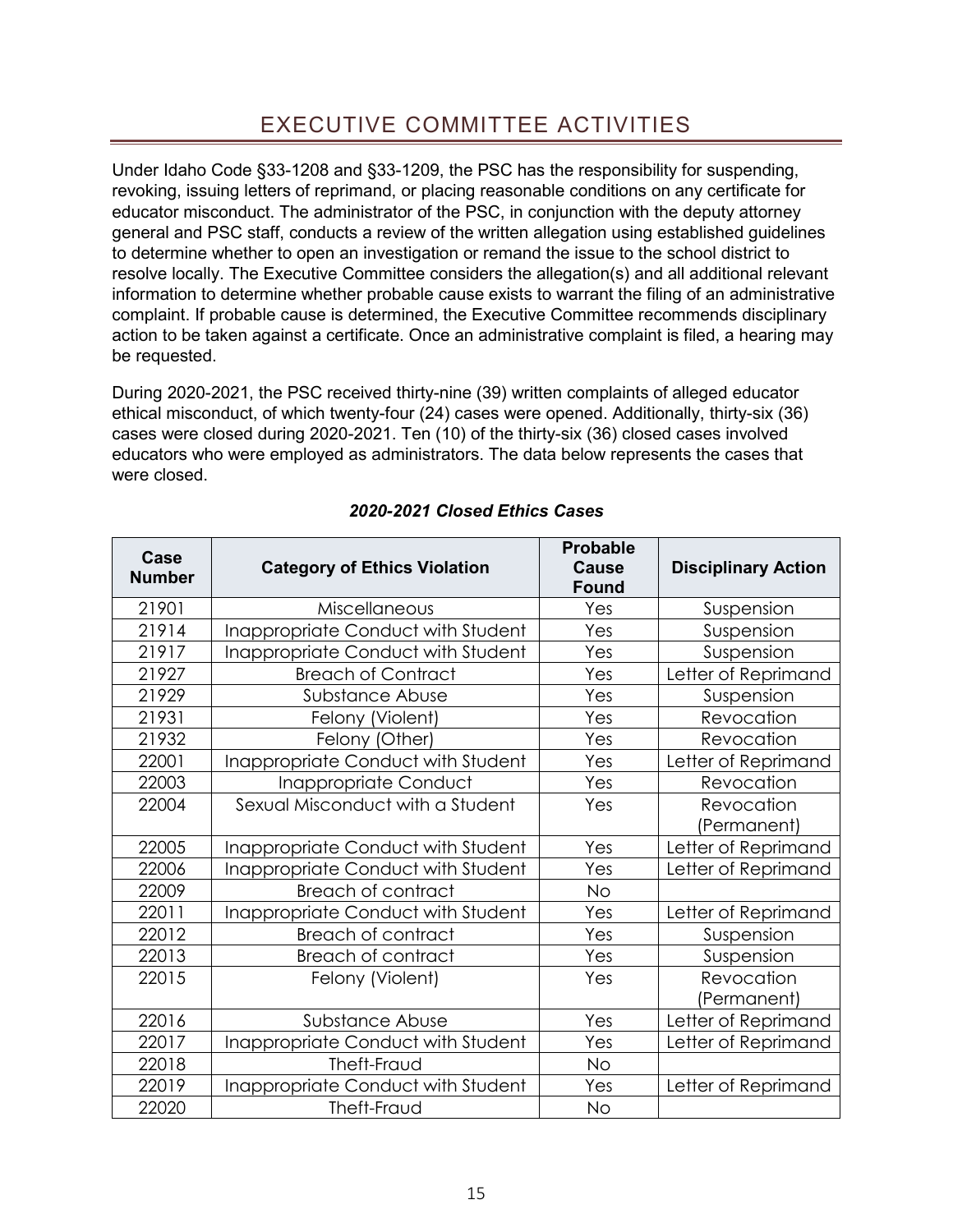| Case<br><b>Number</b> | <b>Category of Ethics Violation</b> | <b>Probable</b><br><b>Cause</b><br><b>Found</b> | <b>Disciplinary Action</b> |
|-----------------------|-------------------------------------|-------------------------------------------------|----------------------------|
| 22021                 | <b>Miscellaneous</b>                | Νo                                              |                            |
| 22022                 | Miscellaneous                       | <b>No</b>                                       |                            |
| 22023                 | Inappropriate Conduct               | Νo                                              |                            |
| 22025                 | Theft-Fraud                         | Yes                                             | Letter of Reprimand        |
| 22026                 | Theft-Fraud                         | No                                              |                            |
| 22028                 | Inappropriate Conduct with Student  | <b>No</b>                                       |                            |
| 22029                 | Inappropriate Conduct with Student  | Yes                                             | Letter of Reprimand        |
| 22030                 | Theft-Fraud                         | Yes                                             | Letter of Reprimand        |
| 22031                 | Inappropriate Conduct               | Yes                                             | Letter of Reprimand        |
| 22032                 | Theft-Fraud                         | No.                                             |                            |
| 22033                 | Sexual Misconduct with a Student    | Yes                                             | Revocation                 |
| 22100                 | Inappropriate Conduct with Student  | Yes                                             | Letter of Reprimand        |
| 22101                 | <b>Breach of Contract</b>           | <b>No</b>                                       |                            |
| 22102                 | <b>Breach of Contract</b>           | No                                              |                            |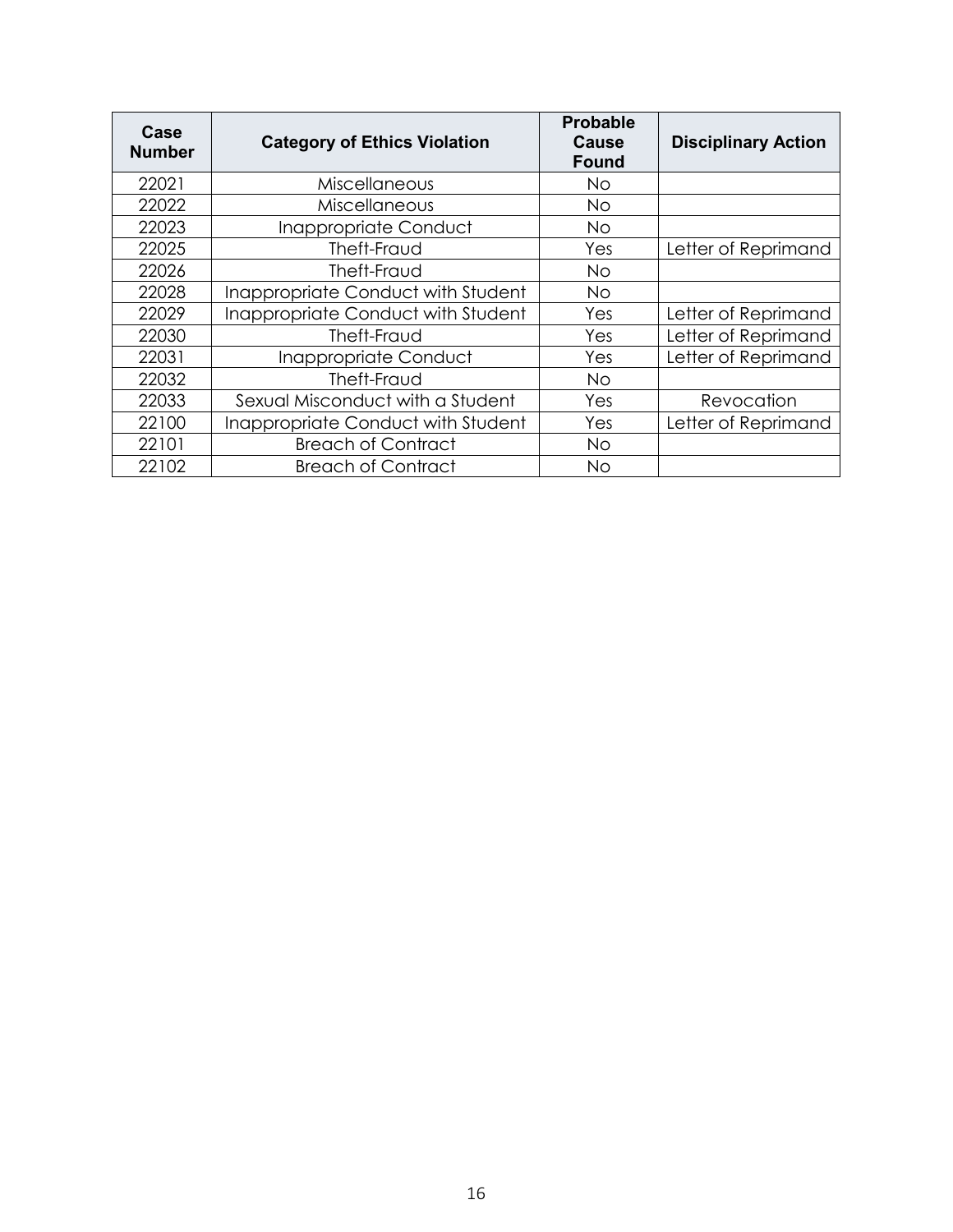#### *2020-2021 Aggregate Data of Closed Ethics Cases Where Probable Cause Was Found*

 twenty-five (25) cases. The disaggregated data is shown below. The first table shows the data by the category of the ethics violation. The second table displays the data by the type of During 2020-2021 the PSC closed thirty-six (36) cases and finalized disciplinary action in disciplinary action.

| <b>Category of Ethics Violation</b>  | <b>Number of Cases</b><br><b>Closed</b> | <b>Percent of Cases</b><br><b>Closed</b> |
|--------------------------------------|-----------------------------------------|------------------------------------------|
| <b>Application Discrepancy</b>       |                                         | 0%                                       |
| <b>Breach of Contract</b>            | 3                                       | 12%                                      |
| Felony (Other)                       |                                         | 4%                                       |
| Felony (Violent)                     | 2                                       | 8%                                       |
| Inappropriate Conduct                | 2                                       | 8%                                       |
| Inappropriate Conduct with Student   | 10                                      | 40%                                      |
| Miscellaneous                        |                                         | 4%                                       |
| Misdemeanor                          |                                         | 0%                                       |
| Sexual Misconduct Not with a Student |                                         | 0%                                       |
| Sexual Misconduct with a Student     | っ                                       | 8%                                       |
| Substance Abuse                      | 2                                       | 8%                                       |
| Theft-Fraud                          | っ                                       | 8%                                       |

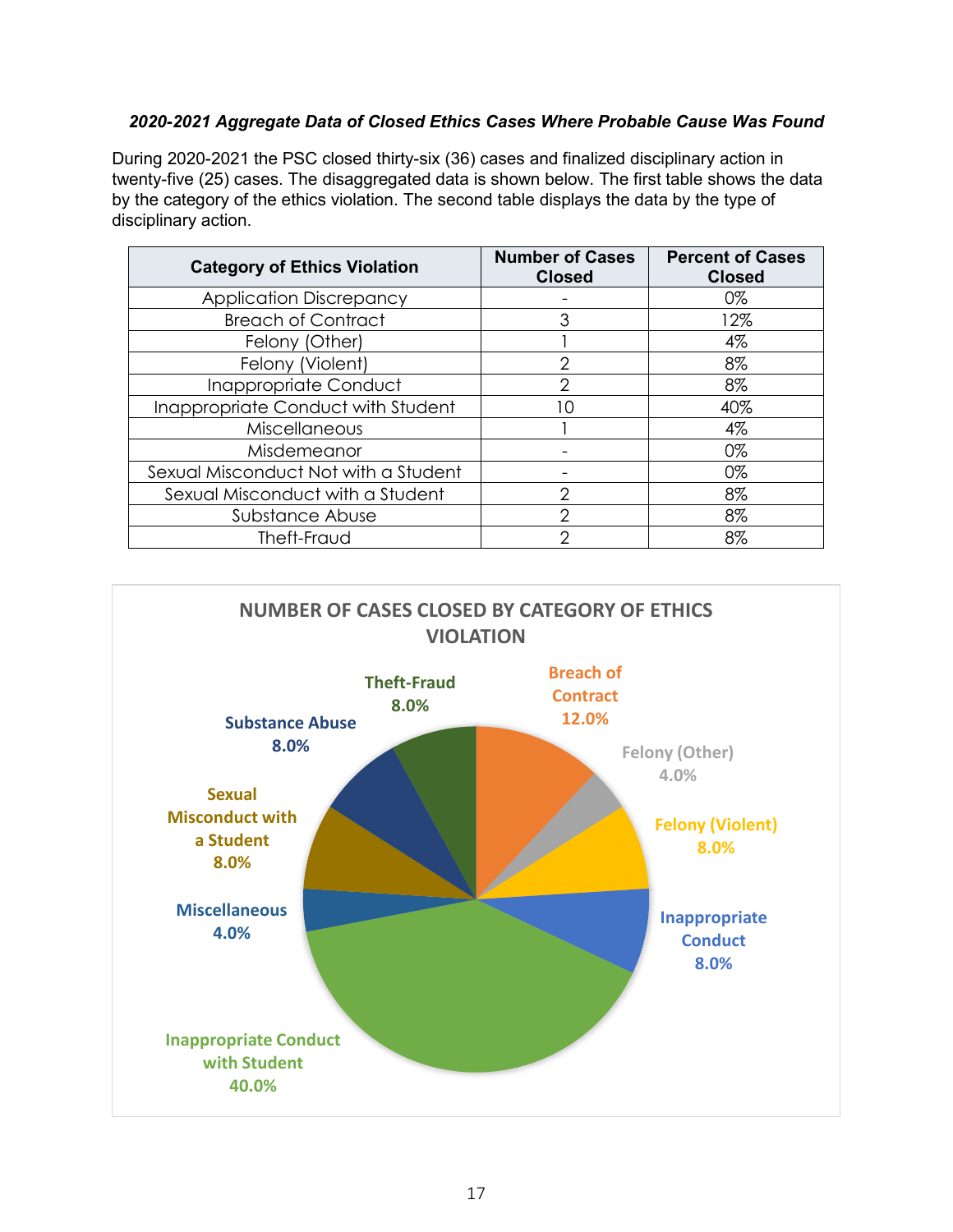| <b>Type of Disciplinary Action</b> | <b>Number of Cases</b><br><b>Closed</b> | <b>Percent of Cases</b><br><b>Closed</b> |
|------------------------------------|-----------------------------------------|------------------------------------------|
| <b>Conditioned Certificate</b>     |                                         | 0%                                       |
| Letter of Reprimand                |                                         | 52%                                      |
| Revocation                         |                                         | 16%                                      |
| Revocation (Permanent)             |                                         | 8%                                       |
| Suspension                         |                                         | 24%                                      |
| <b>Voluntary Surrender</b>         |                                         | 0%                                       |

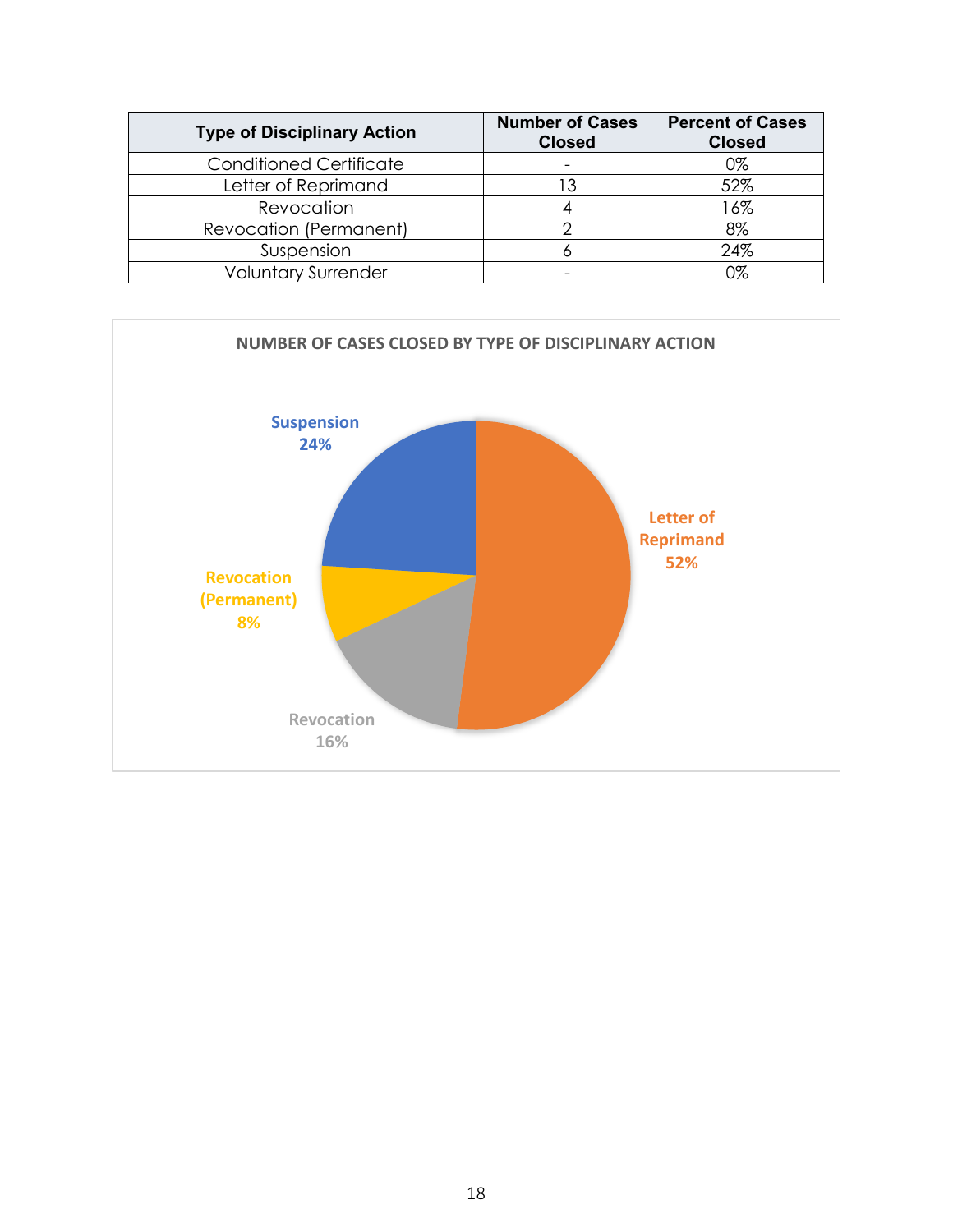<span id="page-18-0"></span> proposal reviews for recommendation to the full PSC. The PSC reviews the recommendations The Standards Committee is responsible for completing educator preparation standards reviews, educator preparation program reviews, and educator preparation new program of the Standards Committee and makes recommendations to the State Board of Education (Board) for approval consideration.

#### EDUCATOR PREPARATION STANDARDS REVIEWS

<span id="page-18-1"></span> The purpose of educator preparation standards reviews is to define and establish rigorous and research-based standards that better align with national standards and best practices. The standards provide requirements for educator preparation programs to ensure that future educators acquire the knowledge and performance standards to best meet the needs of students.

 review of all educator preparation standards and endorsements was conducted, and the full Upon the written request of the House and Senate Education Committees in March 2020, a full review was completed April 2021. An Educator Standards Working Group, which included Standards Committee members and other members of the PSC, was convened to complete the full review and draft proposed revisions. The work of the Educator Standards Working Group is anticipated to culminate in a rulemaking action for consideration by the House and Senate Education Committees in 2022.

### EDUCATOR PREPARATION PROGRAM REVIEWS

<span id="page-18-2"></span> Each educator preparation program will undergo a state program approval process that is State-Specific Requirement Reviews, not to exceed every third year following the full program the Council for the Accreditation of Educator Preparation (CAEP) standards. designed to assure that graduates meet the Idaho standards for professional educators. The PSC follows the national accreditation council model by which institutions pursue continuing approval through a full program review every seven (7) years. Additionally, the PSC conducts review. The requirements are defined in IDAPA 08.02.02.100: Rules Governing Uniformity and

The standards for evaluating teacher preparation programs are found in the *[Idaho Standards for](https://www.sde.idaho.gov/cert-psc/psc/standards/files/standards-initial/Standards-for-Initial-Certification-for-Program-Reviews-after-July-1-2022.pdf)  Initial Certification of Professional School Personnel* as updated and approved by the State Board of Education. For review purposes, pertinent rubrics accompanying these standards are on file in the office of the State Department of Education, Certification and Professional Standards. Current CAEP standards can be reviewed on the [CAEP website.](http://caepnet.org/)

The following educator preparation programs were reviewed by the PSC during the 2020-2021 school year:

#### • **University of Idaho**

 A full unit State Team Review was conducted virtually November 8-10, 2020. The State Review Team report was subsequently submitted to the PSC at its June 17-18, 2021, meeting. The report was considered, and the PSC recommended the Board accept the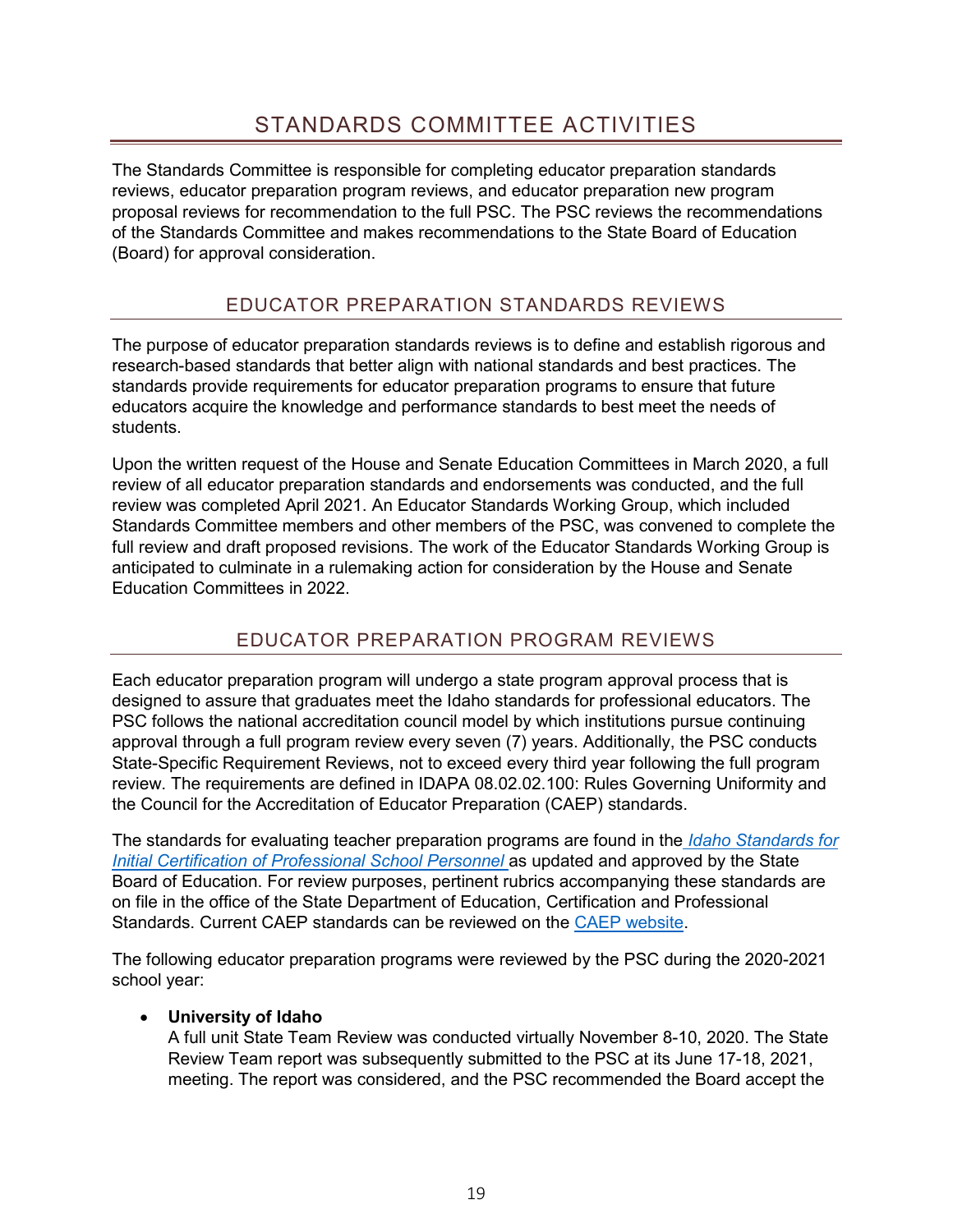recommendations in the State Review Team report and the Board conditionally approve Career Technical Education Foundation Standards.

 Standards. Conditionally approved programs are subject to a focused revisit within three The Board, at its August 2021, meeting, accepted the recommendations in the State Review Team Report and conditionally approved Career Technical Foundation years following the on-site visit to determine if specific standards are met.

Specific information regarding the Board's review of this report can be found on the <u>State Board</u> [of Education website.](https://boardofed.idaho.gov/news-events/category/meetings/board-meeting/list/?tribe_event_display=past) 

#### <span id="page-19-0"></span>EDUCATOR PREPARATION NEW PROGRAM PROPOSAL REVIEWS

 confirm the new program meets the standards in the *[Idaho Standards for Initial Certification of](https://www.sde.idaho.gov/cert-psc/psc/standards/files/standards-initial/Standards-for-Initial-Certification-for-Program-Reviews-after-July-1-2022.pdf)  [Professional School Personnel.](https://www.sde.idaho.gov/cert-psc/psc/standards/files/standards-initial/Standards-for-Initial-Certification-for-Program-Reviews-after-July-1-2022.pdf)* The PSC reviews the recommendations of the Standards Each educator preparation new program proposal will undergo a desk review designed to Committee and makes recommendations to the State Board of Education for approval consideration.

 the 2020-2021 school year, for recommendation to the State Board of Education for conditional The following educator preparation new program proposals were reviewed by the PSC during approval:

#### • **Northwest Nazarene University**

- o Master of Education, Exceptional Child
- o Teacher Leader Instructional Specialist
- o Teacher Leader Special Education

#### • **University of Idaho**

- o Master of Arts in Teaching
- o Computer Science (5-9 or 6-12)